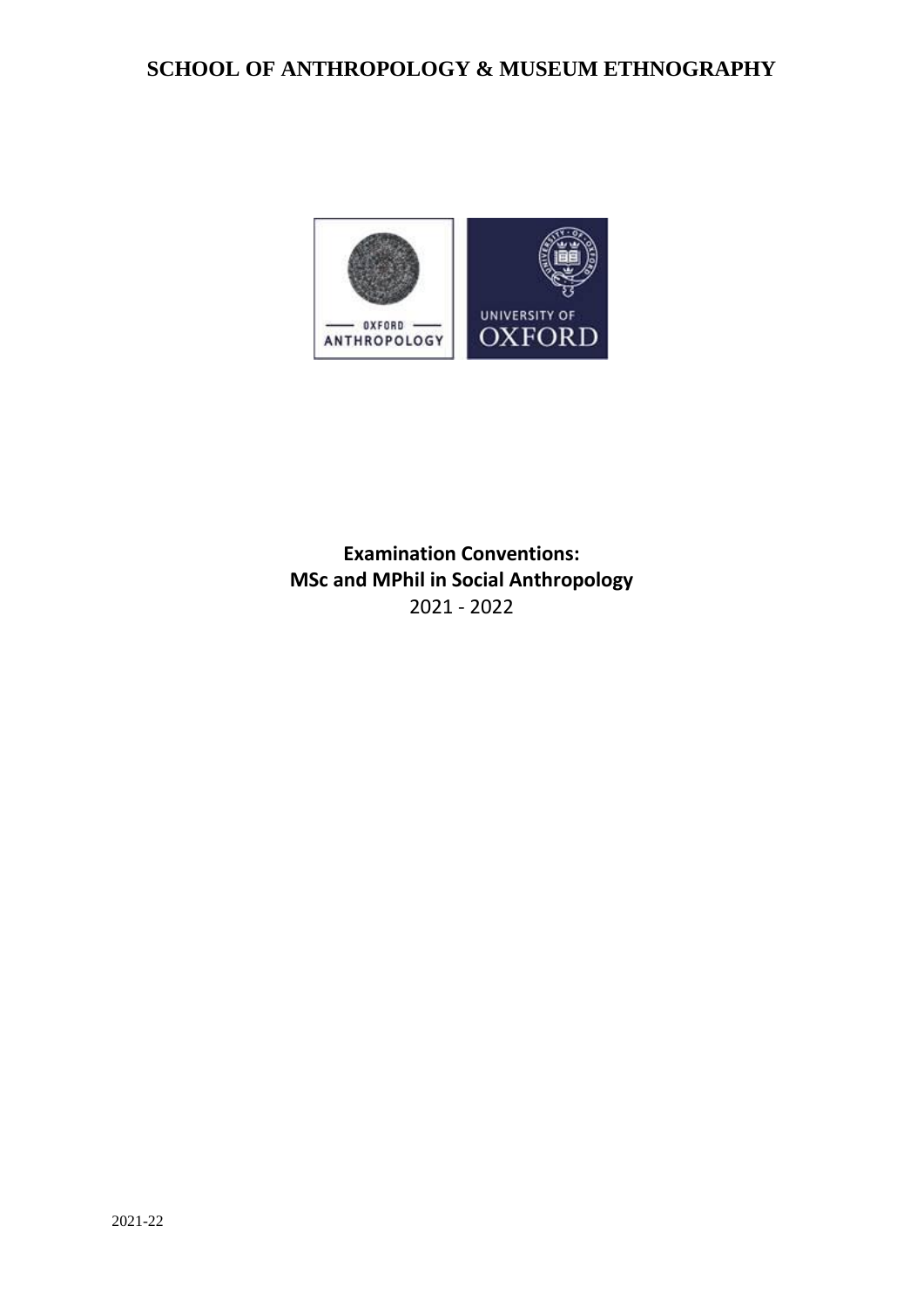# **1. INTRODUCTION**

This document details the examination conventions for the MSc and MPhil degrees in Social Anthropology in the School of Anthropology & Museum Ethnography (SAME) for the 2021-22 academic year. For MPhil students they apply to both those commencing their studies in October 2021 and to second-year students who commenced their studies in October 2020.

These conventions have been approved by the Teaching Committee of the School of Anthropology & Museum Ethnography and by the supervisory body, the Quality Assurance Committee of the Social Sciences Division.

Examination conventions are the formal record of the specific assessment standards for the courses to which they apply. They set out how examined work will be marked and how the resulting marks will be used to arrive at a final result and classification of an award.

# **2. RUBRICS FOR INDIVIDUAL PAPERS**

Further details of the constitution of individual papers are outlined in the Course Handbook, available a[t https://www.anthro.ox.ac.uk/course-handbooks/.](https://www.anthro.ox.ac.uk/course-handbooks) The examined elements and relevant deadlines are given below.

# **2.1 MSc in Social Anthropology**

The MSc in Social Anthropology is examined by the following means:

## **PART I**

## *Paper 1: Theories, Approaches and Themes in Anthropology*

Paper 1 is taken in two parts: Paper 1(a): a submitted essay, and Paper 1(b): two 2,500-word essays from a choice of nine questions. Section 1(a) and section (1)b are weighted equally (one sixth of the total marks each). Both must be passed in order to pass Paper 1.

Paper 1(a): An essay of no more than 5,000 words (including footnotes and endnotes, but not including the bibliography) must be submitted anonymously via the University approved online assessment platform not later than 12 noon of the Thursday of  $1<sup>st</sup>$  week of Hilary Term; the title is chosen from a list of 9 essay titles that will be released no later than Friday of 7<sup>th</sup> week of Michaelmas Term. The essay, together with any associated non-text materials, must be submitted by the deadline in electronic format, and accompanied by confirmation that it is the candidate's own work. The essay titles will relate to material taught in Michaelmas Term.

Paper 1(b): two 2,500-word essays from a choice of nine questions. Essay questions will be released on 23 May and will be due by noon on 30 May 2022 via the University approved online assessment platform. The questions may relate to material taught in any term but will have more of a focus on Hilary Term's subject matter.

## *Papers 2 and 3: Option papers*

Candidates must choose two option papers from those on offer in the School of Anthropology & Museum Ethnography (those available for the current academic year are listed at [https://www.anthro.ox.ac.uk/options/\)](https://www.anthro.ox.ac.uk/options/).

Titles of the option papers available for the academic year are made available by the end of the  $1<sup>st</sup>$ Week of Michaelmas Term, and details of the courses and their assessment are presented by the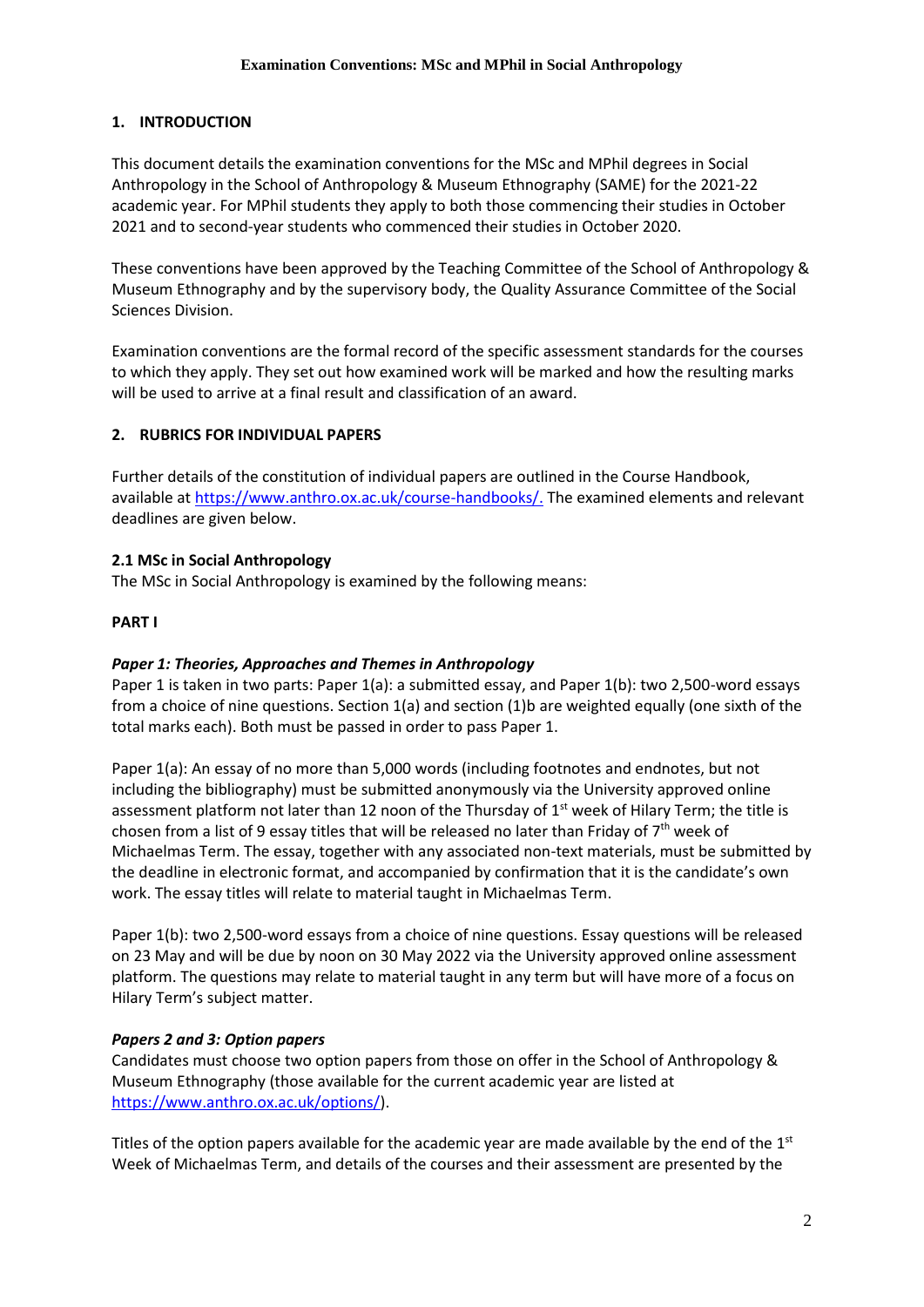course tutors to all students at an 'Options Fair' held on the afternoon of Friday of 2<sup>nd</sup> Week of Michaelmas Term. Preferred Option paper choices must be submitted to the Director of Graduate Studies by 12 noon on Friday of 4<sup>th</sup> Week of Michaelmas Term.

The form of assessment depends upon the option paper chosen, as outlined at the 'Options Fair'. This takes the form of *either*:

A one-week timed essay, sat in May or June, in which each candidate answers two 2,500-word essay questions chosen from 9.

*or*

An essay, or essay and book review, of up to 5,000 words (including footnotes and endnotes, but not including bibliographies) by 12 noon on Thursday  $2^{nd}$  Week.

# **PART II**

# *Thesis*

A research thesis of up to 10,000 words, submitted anonymously via the University approved online assessment platform by 12 noon on the last Wednesday of August, on a subject selected in consultation with the supervisor. The dissertation must be accompanied by confirmation that it is the candidate's own work, and submitted in electronic file format.

The proposed title of the thesis together with a paragraph describing its scope and the supervisor's written endorsement, must be submitted to the Director of Graduate Studies by Thursday of 5<sup>th</sup> week of Trinity Term.

The word limit is deemed to apply to the text and footnotes or endnotes, but not to the bibliography, any appendices or glossaries, or to the front matter (abstract of up to 250 words, title page, contents page etc.).

# **2.2 MPhil in Social Anthropology**

**Year 1 (MPhil Qualifying year, MPQ):** As above for the MSc PART I, except that:

- the marks awarded in papers 1 to 3, and the overall single mark awarded that is derived from these, do not contribute to the final mark for the MPhil, but are used to assess continuation to the second year (see **Section 4.3**, below);
- MPhil students do not complete a thesis (Part II of the MSc) in the first year.

# **Year 2 (MPhil year):**

## *1. Option paper*

Candidates must choose one option paper from those on offer in the School of Anthropology & Museum Ethnography, which is not an option paper on which they were examined in the first year of the course. (Those available for the current academic year are listed at [https://www.anthro.ox.ac.uk/options/.](https://www.anthro.ox.ac.uk/options/))

The option papers available for the academic year are presented to all students at an 'Options Fair' held on the afternoon of Monday of 2<sup>nd</sup> Week of Michaelmas Term, at which details of the courses and their assessment are presented by the course tutors. Preferred Option paper choices must be submitted to the Director of Graduate Studies by 12 noon on Friday of 4<sup>th</sup> Week of Michaelmas Term.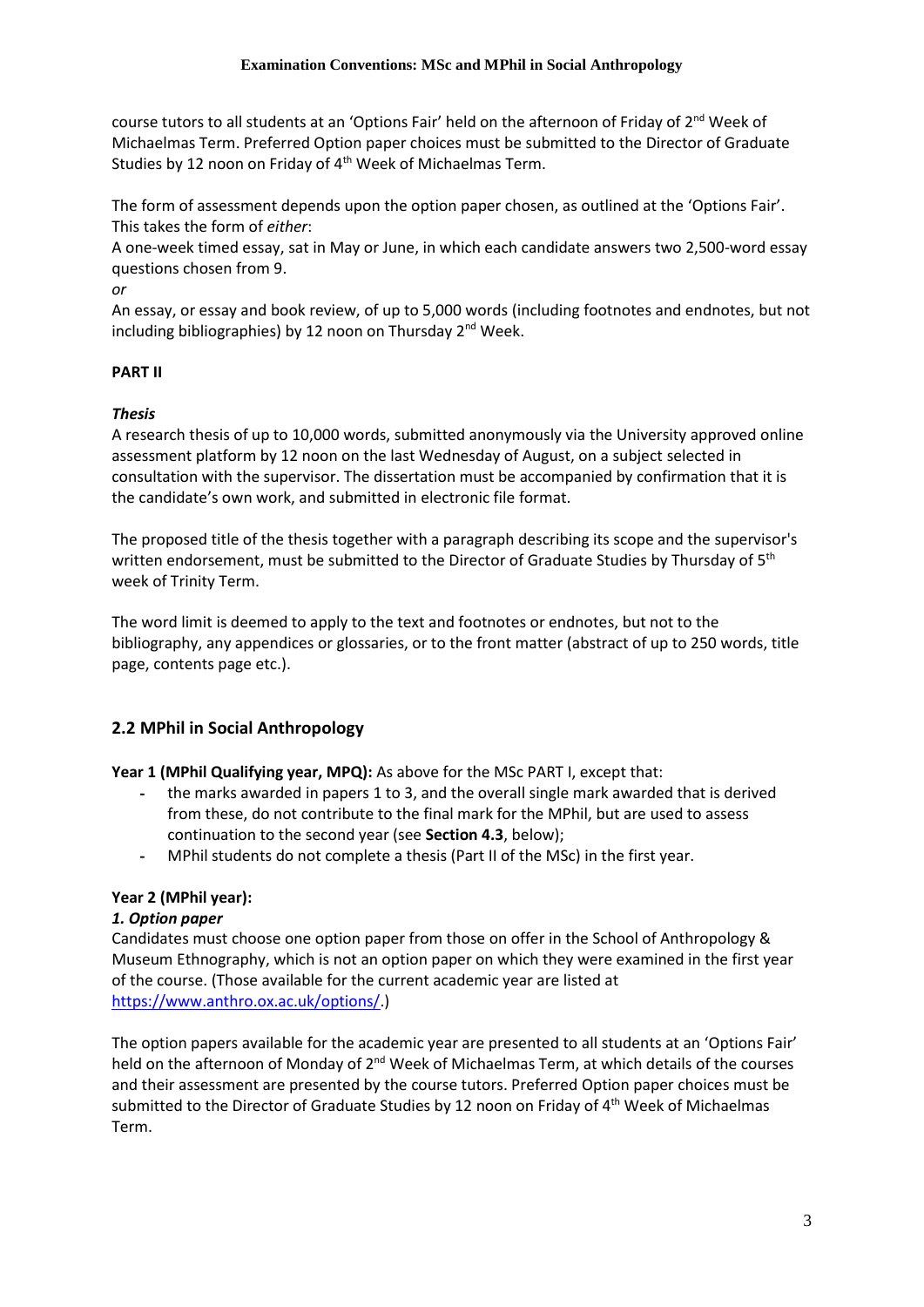The form of assessment depends upon the option paper chosen, as outlined at the 'Options Fair'. This takes the form of *either*:

A one-week timed essay, sat in May or June, in which each candidate answers two 2,500-word essay questions chosen from 9.

*or*

An essay, or essay and book review, of up to 5,000 words (including footnotes and endnotes, but not including bibliographies) by 12 noon on Thursday 2<sup>nd</sup> Week.

# *2. Coursework Essay*

One essay of up to 5,000 words (including footnotes and endnotes, but not including the bibliography) that must be submitted anonymously via the University approved online assessment platform not later than 12 noon of the Thursday of  $5<sup>th</sup>$  week of Trinity Term of the second year, in the field of Social Anthropology, the title of which is chosen from a list of 6 essay titles that will be announced no later than Monday of 3<sup>rd</sup> week of Trinity Term.

# *3. Thesis*

A research thesis of up to 30,000 words, submitted anonymously via the University approved online assessment platform by 12 noon on Thursday of 2<sup>nd</sup> Week of Trinity Term of the second year, on a subject selected in consultation with the supervisor.

A *provisional* title of the thesis, together with a paragraph describing its scope and the supervisor's written endorsement, must be submitted to the Director of Graduate Studies by Thursday of 5<sup>th</sup> week of Trinity Term of the first year. The *final* proposed title of the thesis, together with a paragraph describing its scope and the supervisor's written endorsement, must be submitted to the Director of Graduate Studies by 12 noon on Monday of 2<sup>nd</sup> week of Michaelmas Term of the second year.

The word limit is deemed to apply to the text and footnotes or endnotes, but not to the bibliography, any appendices or glossaries, or to the front matter (abstract of up to 250 words, title page, contents page, etc.).

# **3. MARKING CONVENTIONS**

## **3.1 University scale for standardised expression of agreed final marks**

Agreed final marks for individual papers will be expressed using the following scale:

| 70-100   | Distinction |
|----------|-------------|
| 65-69    | Merit       |
| 50-64    | Pass        |
| $0 - 49$ | Fail        |

## **3.2 Qualitative criteria for different types of assessment**

Qualitative criteria for the marking of the *Timed-Essays, submitted Essays* and *Thesis* are provided in the **Appendix**.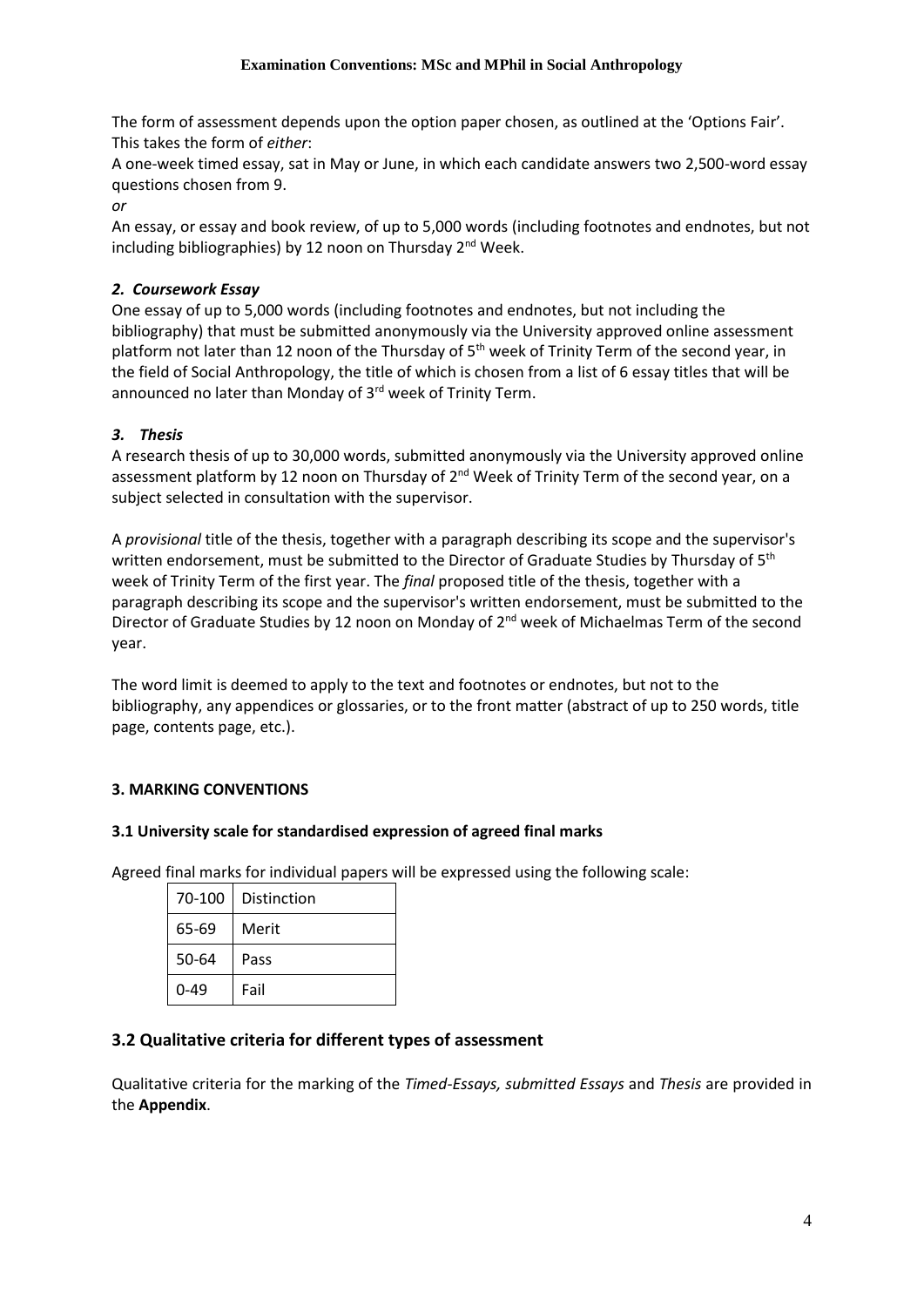These marking conventions have been developed to offer guidance to students on the criteria examiners will be using in judging assessed work. They are also intended to guide examiners in identifying the appropriate mark for the work being assessed.

The Core Criteria, within each given form of assessment (dissertation, exam, essay etc.), are consistent across all of the degrees offered by the School and are viewed as the fundamental traits that define work for each grade band.

The Ancillary Observations include additional traits that may be exhibited by work in a given grade band, in general and in relation to particular subjects (Social; Cognitive; Medical; Visual, Material & Museum Anthropology), and are there to aid decision-making in the allocating of a mark within a grade band, and to provide further guidance to students regarding traits that work of a given class may exhibit.

The positive Core Criteria are not replicated across grade bands, so are viewed as cumulative (i.e., for example, work that is in the 70-79 band will be expected to exhibit not only those positive traits listed for that grade band, but those of the lower bands too, except where mutually exclusive). Candidates are reminded to also consult the relevant course handbooks and *Exam Regulations* ('the grey book') for further guidance on the presentation and submission of assessed coursework.

Specific individualised consideration of any disruption to a candidate's ability to undertake assessment in the usual way will be based on a candidate's MCE and will happen at the exam board stage.

## **3.3 Verification and reconciliation of marks**

All examined components of the degree are marked independently by two examiners or assessors from within the university (sometimes referred to as 'double-blind marking'), with oversight of the entire process being provided by an External Examiner. This procedure follows university and divisional guidance. Each marker allots a mark to the piece of work in question (individual examination answers, essays and thesis) and then both markers meet to determine an agreed final mark for each element. Where the overall marks assigned by the two Examiners differ the examiners identify the reasons for the difference through discussion and agree an appropriate mark. If reconciliation is difficult, a third marker acts as arbiter in agreeing the appropriate mark, and answers that have been given particularly discrepant marks may be remarked if necessary. In cases of a great difference of marks, or where the marks straddle a grade boundary, the External Examiner is asked to scrutinize any such marks, even if the examiners have agreed a mark following discussion. In addition, the External Examiner may query any mark assigned to a question, even if the internal examiners are unanimous in their judgement. Any differences of opinion are discussed fully at the examiners' meeting before agreement is reached.

The weighting for each assessed element is provided in **Section 4.2**, below.

For Paper 1(b) and option papers, the final mark for the paper is calculated (to two decimal places) as the mean of the marks awarded for each of the essays, which are equally weighted.

## **3.4 Scaling**

The School of Anthropology & Museum Ethnography does not use scaling mechanisms for examination marks.

#### **3.5 Short-weight convention and departure from rubric**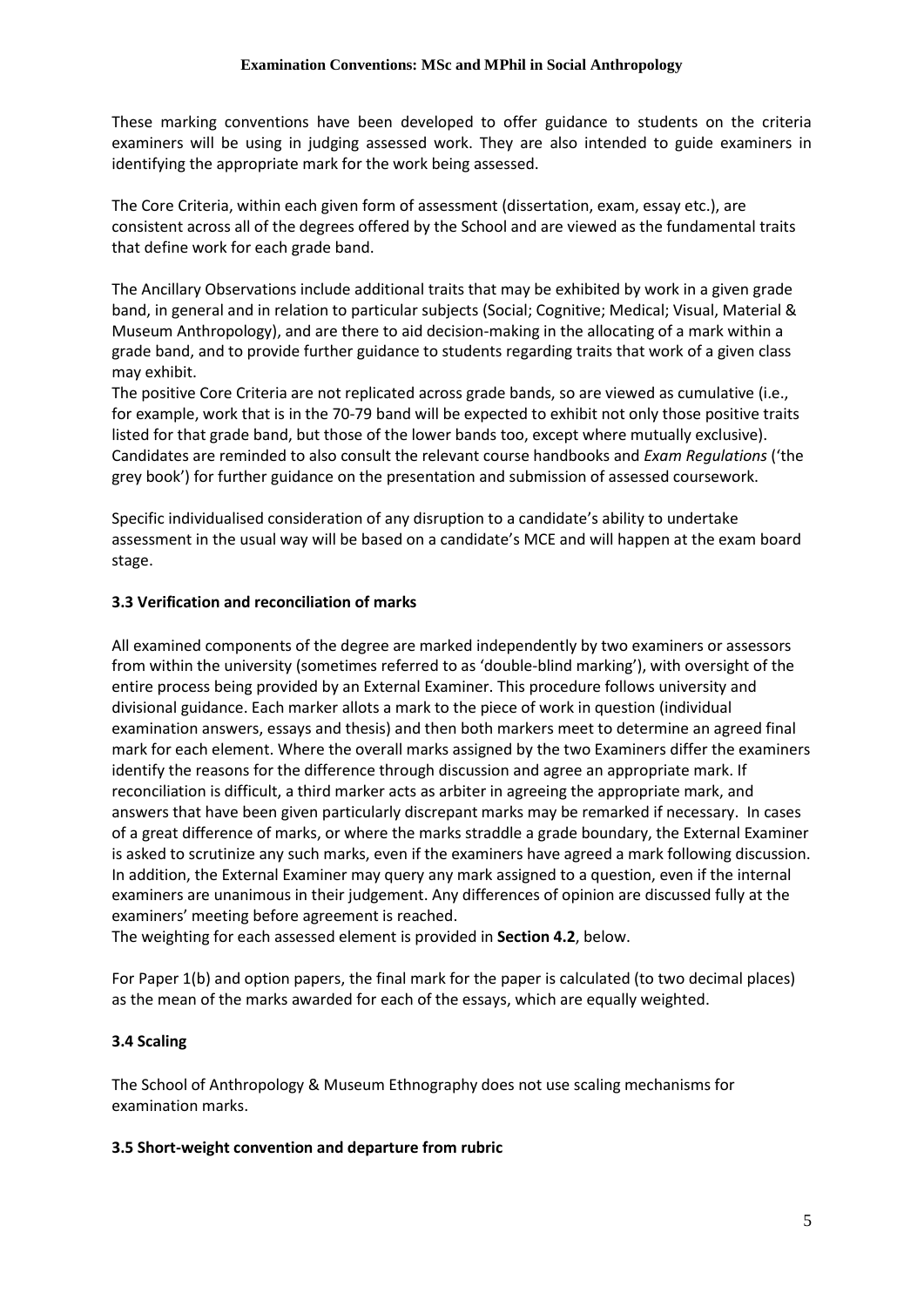In one-week timed-essay examinations a mark of zero will be awarded for any questions that should have been answered by a candidate but have not been (e.g. if one question is answered rather than two, a mark of zero is awarded for the question not attempted, and the final mark for that paper is determined as the mean of the marks for the two questions, with the mark for the second question being zero). In the case that a candidate answers more questions than is required by the rubric all answers submitted will be marked and those achieving the best marks, up to and including the number required by the rubric, will be counted towards the mark for the paper with the others not being counted towards the mark for the paper.

In the case of examination answers or submitted pieces of coursework that are incomplete, or which fail to adhere to the stipulated rubric, these will be marked according to the criteria that are outlined in **Section 3.2**, above, which include specific criteria for marking work which is incomplete, rushed, or which departs from the stated rubric.

# **3.6 Penalties for late or non-submission**

Non-submission of a required examined element of the course will result in failure of that element and thus of the whole Examination (programme of study), notwithstanding the opportunity to re-sit an examination that has been failed or to re-submit work that has been failed or has not been submitted as required (see Section 5, below).

In the absence of special dispensation for illness-related or other genuine reasons, late submission of examined elements of the course will incur penalties. Special dispensation for late submission must be sought, ideally in advance, from the Proctors, via the student's college. Staff at the Examination Schools cannot give extensions, and examiners should not be approached. The scale of penalties agreed by the Board of Examiners in relation to late submission of assessed items is set out below. Details of the circumstances in which such penalties might apply can be found in the Examination Regulations (Regulations for the Conduct of University Examinations, Part 14).

Where a candidate submits a thesis or essay after the deadline prescribed, the examiners will mark the work as if submitted on time. The Board of Examiners will then reduce the mark awarded according to the following tariff:

| <b>Lateness</b>                                        | <b>Mark penalty</b> |
|--------------------------------------------------------|---------------------|
| Submission after 12 noon on the day of                 | Five marks deducted |
| submission                                             |                     |
| Each additional day                                    | One mark deducted   |
| (i.e. two days late = -6 marks, three days late = $-7$ |                     |
| marks, etc.; note that each weekend day counts         |                     |
| as a full day for the purposes of mark deductions)     |                     |
| Maximum deducted marks up to and including 14          | 18 marks deducted   |
| days late                                              |                     |
| More than 14 days after the deadline                   | Fail                |

## **3.7 Penalties for over-length work and departure from approved titles or subject-matter**

Coursework must have the word count clearly indicated on the front cover. In all cases, word limits are deemed to apply to the text and footnotes or endnotes, but not to the bibliography, any appendices or glossaries, or to the front matter (abstract, title page, contents page, etc., if applicable).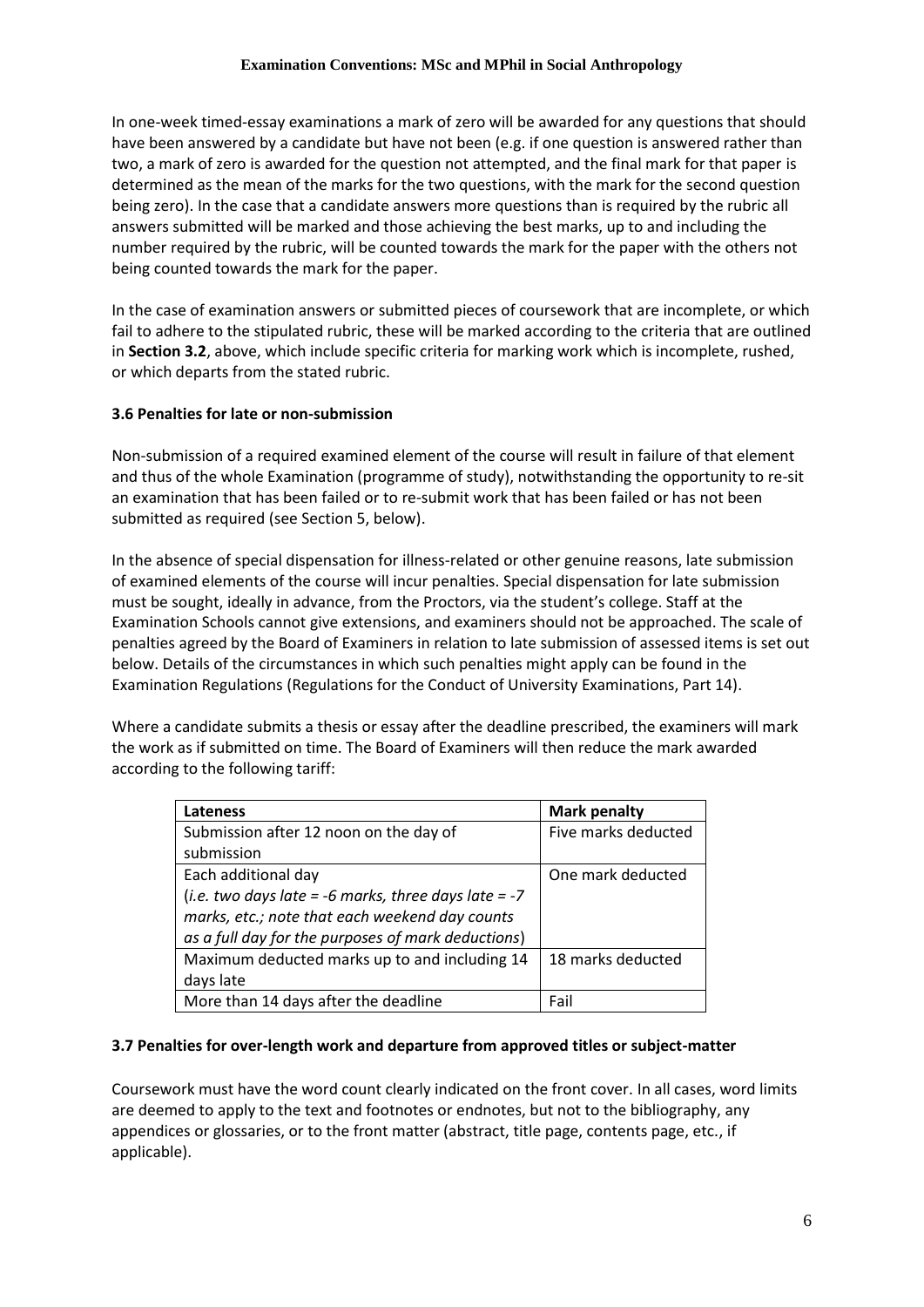Where a candidate submits a thesis or other piece of examined written coursework which exceeds the word limit prescribed, the examiners will mark the work as if submitted within the stipulated word limit. The Board of Examiners will then reduce the mark awarded according to the following tariff:

| Word limit of submitted work | Penalty of one mark per:                             |
|------------------------------|------------------------------------------------------|
| 5000                         | 50 words or part thereof by which limit is exceeded  |
| 10000                        | 100 words or part thereof by which limit is exceeded |
| 30000                        | 300 words or part thereof by which limit is exceeded |

1 mark deduction for every 1% or part thereof by which the stated word limit is exceeded:

Where the examiners wish to query the word count of work submitted in hard copy, they may ask for an electronic version of the coursework to be submitted.

#### **3.8 Penalties and procedures in cases of poor academic practice and plagiarism**

All submissions are run through Turnitin and the Chair of Examiners is alerted to any issues that this reveals.

The *Examination Board* shall deal wholly with cases of poor academic practice where the material under review is small and does not exceed 10% of the whole.

Assessors (including Examiners) will mark work on its academic merit, but will alert the *Examination Board* to cases of derivative or poor referencing, and the board will be responsible for deducting marks accordingly.

Determined by the extent of poor academic practice, the board shall deduct between 1% and 10% of the marks available for cases of poor referencing where material is widely available factual information or a technical description that could not be paraphrased easily; where passage(s) draw on a variety of sources, either verbatim or derivative, in patchwork fashion (and examiners consider that this represents poor academic practice rather than an attempt to deceive); where some attempt has been made to provide references, however incomplete (e.g. footnotes but no quotation marks, Harvard-style references at the end of a paragraph, inclusion in bibliography); or where passage(s) are 'grey literature' i.e. a web source with no clear owner.

If a student has previously had marks deducted for poor academic practice or has been referred to the Proctors for suspected plagiarism the case must always be referred to the Proctors.

In addition, any more serious cases of poor academic practice than described above will also always be referred to the Proctors.

Where assessment includes open-book examinations, candidates will be required to sign up to the University's honour code. While it is not permissible to submit work which has been submitted, either partially or in full, either for their current Honour School or qualification, or for another Honour School or qualification of this University (except where the Special Regulations for the subject permit this), or for a qualification at any other institution, it is permissible to use work that has been written during the course of a candidate's studies (e.g. collections, tutorial essays).

#### **3.9 Penalties for non-attendance of examinations**

[See Policy & Guidance for examiners; [Examination Regulations, Regulations for the Conduct of](http://www.admin.ox.ac.uk/examregs/2015-16/rftcoue-p14ls-n-snawfromexam/)  [University Examinations, Part 14\]](http://www.admin.ox.ac.uk/examregs/2015-16/rftcoue-p14ls-n-snawfromexam/)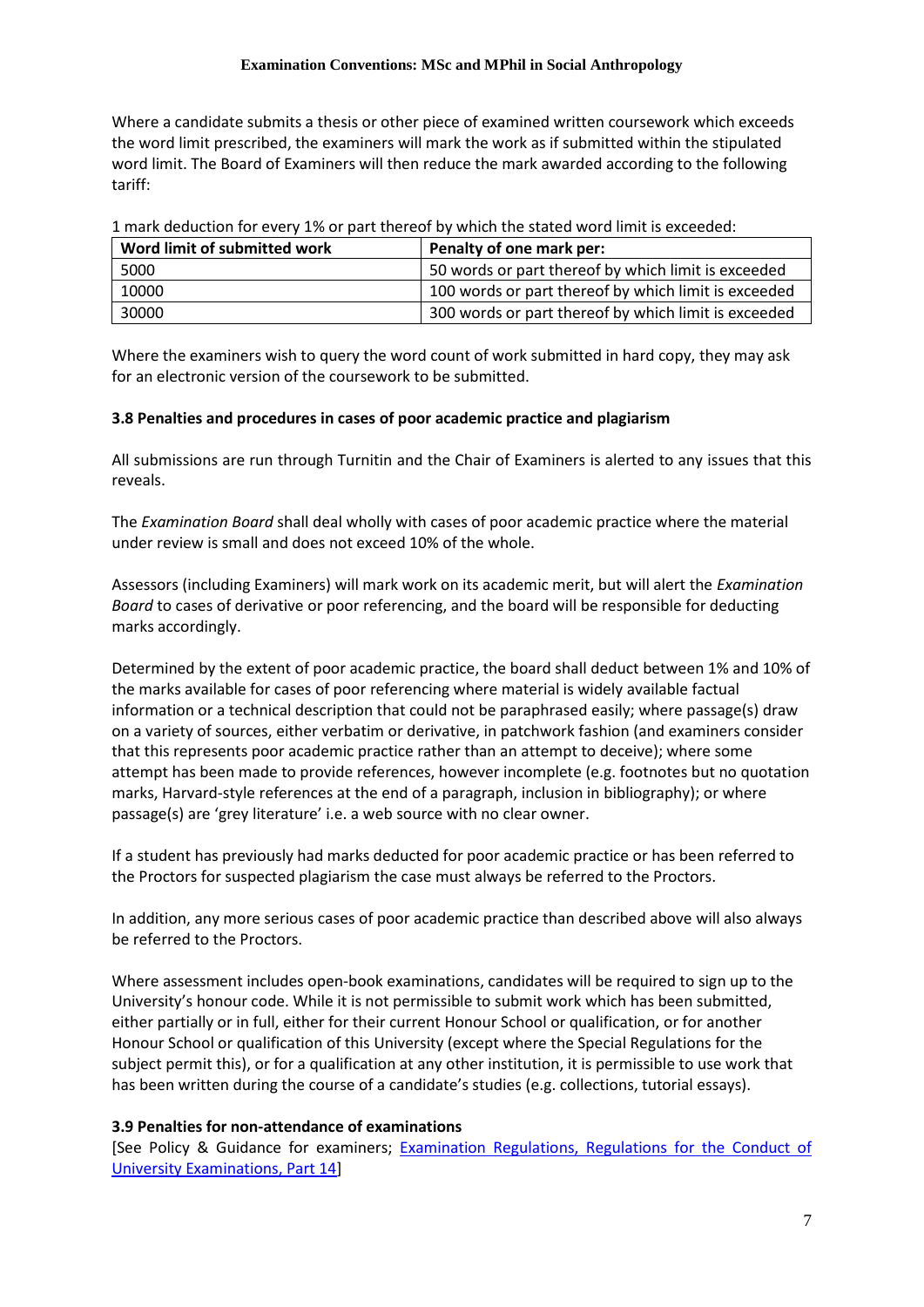Failure to attend an examination without prior or subsequent permission from the Proctors will result in the failure of that assessment. The mark for any resit of the assessment will be capped at a pass (50). See section 5, below, for full details of resits and the circumstances under which mark caps apply

#### **4. PROGRESSION RULES AND CLASSIFICATION CONVENTIONS**

#### **4.1 Qualitative descriptors of Distinction, Merit, Pass, Fail final outcomes**

**Distinction**: Demonstrates overall excellence, including sufficient depth and breadth of relevant knowledge to allow clarity of expression, demonstration of critical faculties and originality. **Merit**: Demonstrates a very good standard of knowledge and understanding of material, and a consistently good ability to apply it effectively.

**Pass**: Demonstrates overall a good standard of knowledge and familiarity with material, and the ability to apply it effectively.

**Fail**: Fails overall to demonstrate a sufficient range and depth of knowledge and understanding, and/or fails to apply it appropriately.

#### **4.2 Final outcome rules**

To be eligible to be awarded the degree of MSc or MPhil, candidates must have passed all of the examined components of the course; see also Examination Regulations: [MSc](https://examregs.admin.ox.ac.uk/Regulation?code=mosbcinsocianth&srchYear=2020&srchTerm=1&year=2019&term=1) and [MPhil](https://examregs.admin.ox.ac.uk/Regulation?code=mopinsocianth&srchYear=2020&srchTerm=1&year=2019&term=1) Regarding eligibility for re-examination, see **Section 5**, below.

Each assessed element outlined in **Section 2**, above, contributes the proportion stated below to the final mark for the course.

#### *MSc in Social Anthropology*

PART I *Paper 1: Theories, Approaches and Themes in Anthropology*: One-third *Paper 2: Option Paper*: One-sixth *Paper 3: Option Paper*: One-sixth PART II *Thesis*: One-third

The final mark for the MSc is calculated as the mean of the marks awarded for all of the assessed components, as outlined in **Section 2**, above, weighted as indicated, with the final mark rounded to the nearest whole number, and decimal points of .5 and above rounded up to the nearest whole mark.

The Board of Examiners may award a Distinction in the degree based on one of the following criteria:

EITHER (i) an overall mark of 70 or above OR (ii) an overall mark of 68 and above, with two assessed components and the MSc thesis at 70 or above; for these purposes Paper 1 counts as two assessed components, the examined essay (Paper 1a) and the sat examination (Paper 1b) each counting as one assessed component.

The Board of Examiners may award a Merit in the degree for the achievement of an overall mark of 65-69, except where a Distinction is awarded as described under (ii), above.

#### *MPhil in Social Anthropology*

Year 1: (MPQ: MPhil Qualifying examinations)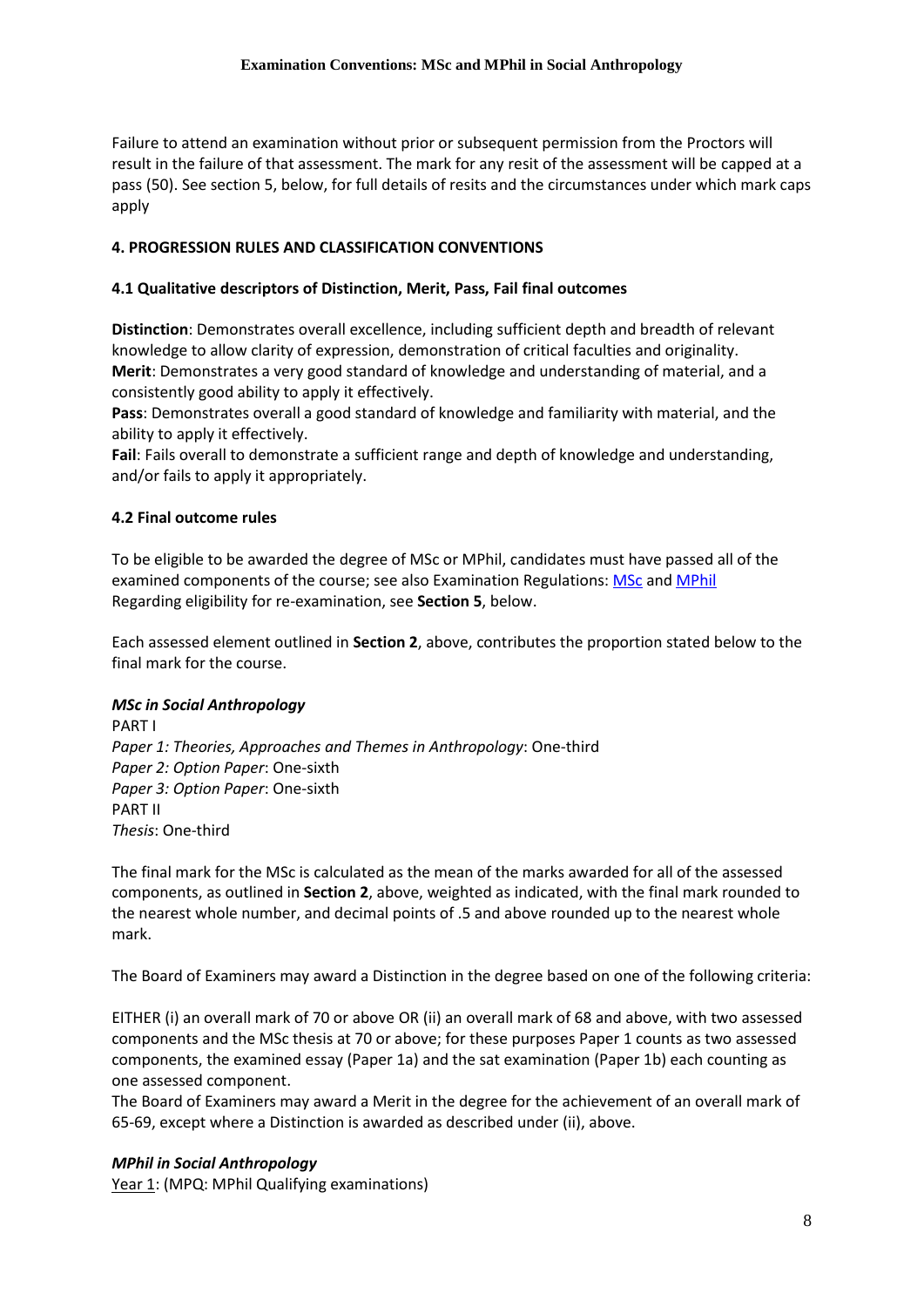*Paper 1: Theories, Approaches and Themes in Anthropology*: One-half *Paper 2: Option Paper*: One-quarter *Paper 3: Option Paper*: One-quarter

Paper 1 consists of two examined components which are equally weighted, Paper 1(a): Essay, and Paper 1(b): sat examination. Passing Paper 1 requires passing both components of the paper. Each of these and Papers 2 and 3 are equally weighted (i.e. represent 25% of the year 1 (MPQ examination) marks). The final mark for the MPQ examinations is an average of the four individual marks, with the final mark rounded to the nearest whole number, with decimal points of .5 and above rounded up to the nearest whole mark. Marks for assessments in the MPQ year do not contribute to the final mark for the MPhil, but are used to determine continuation to the second year (see **Section 4.3**, below).

To progress to year 2 of the MPhil candidates must have passed all three of the Qualifying paper examinations sat in year 1.

Year 2: (MPhil examinations) *Option paper*: One-sixth *Coursework*: One-sixth *Thesis*: Two-thirds

The final mark for the MPhil course is calculated as the mean of the marks awarded for all of the assessed components *examined in the second year*, as outlined in **Section 2**, above, weighted as indicated, with the final mark rounded to the nearest whole number, and decimal points of .5 and above rounded up to the nearest whole mark.

The Board of Examiners may award a Distinction in the degree based on one of the following criteria: EITHER (i) an overall mark of 70 or above OR (ii) an overall mark of 68 or above, with one assessed component **and** the thesis at 70 or above.

The Board of Examiners may award a Merit in the degree for achievement of an overall average mark of 65-69.

## **4.3 Progression rules from the MSc to the MPhil Social Anthropology**

After the written examinations in June, students in the first-year of Social Anthropology have a choice between two possibilities, depending on their performance in the examined work: 1) complete the MSc degree, with submission of a thesis in August; or 2) complete the MPhil degree by continuing for a second year and beginning immediately to plan for the MPhil thesis.

Subject to the conditions outlined below, MSc students may transfer to the MPhil at any time up to immediately after the announcement of the final results in September; they should not formally take the MSc degree in these cases, and any transcripts for this degree that have been issued to them will become invalid and must be returned as a condition of transferring. Under these circumstances any thesis research undertaken for the MSc may, but need not, be used towards the thesis undertaken for the MPhil in year 2; they will be required to submit the *final* proposed title of the MPhil thesis together with a paragraph describing its scope and the supervisor's written endorsement, to the Director of Graduate Studies by Thursday of 2<sup>nd</sup> week of Michaelmas Term of the second year, as detailed in **section 2.2**, above.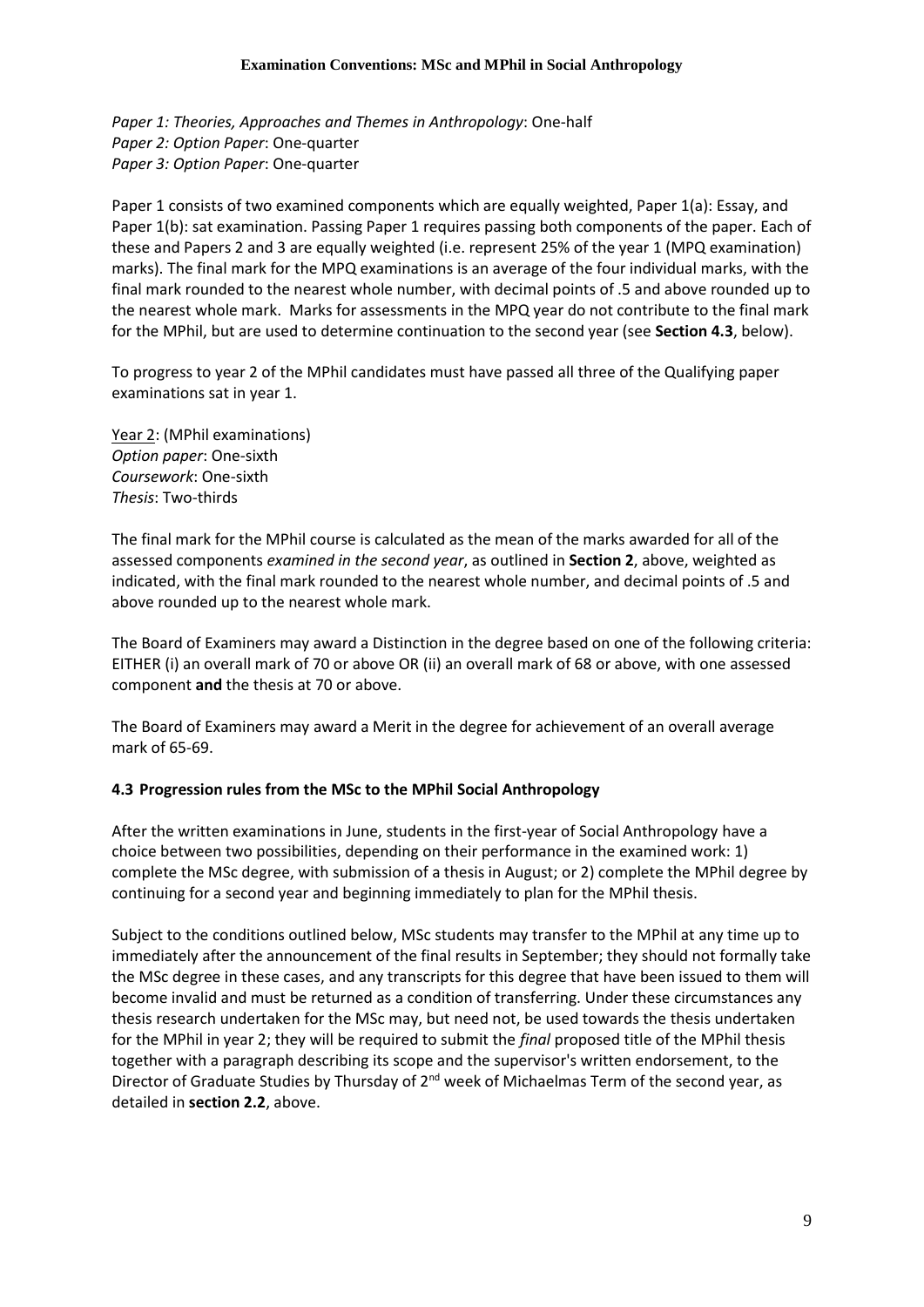First-year MPhil students may transfer to the MSc at any time in that year up to immediately after the announcement of the results of the Part I examinations in June, so that they can at that point embark immediately on preparing an MSc thesis, as detailed below.

#### *MSc in Social Anthropology*

Continuation to PRS status for DPhil study after the MSc: MSc candidates may apply for admission as Probationer Research Students (PRS) during the admissions rounds that take place in their MSc year, subject to the usual process and admissions criteria.

Continuation to MPhil study: MSc candidates are eligible for continuation to the second year of MPhil study if:

a) they pass all components of the degree that are examined before the summer (as detailed in **section 2.1: PART I**, above), achieving an average mark of 60 or more, and subject to availability of appropriate supervision, in which case they will at that stage begin to plan for the MPhil thesis rather than preparing the MSc thesis; **or**

b) they submit an MSc thesis in August and achieve an average mark of 60 or more *including the thesis*, and subject to availability of appropriate supervision, in which case they will at that stage begin to plan for the MPhil thesis, which will usually (but need not) be on a topic related to their MSc dissertation.

In either case candidates must submit a *provisional* title of the MPhil thesis together with a paragraph describing its scope and the supervisor's written endorsement to the Director of Graduate Studies at the time of application to transfer to the MPhil programme.

#### *MPhil in Social Anthropology*

Continuation to second year: MPhil candidates are eligible to continue to the second year if they pass all components of the MPQ examinations (as detailed in **section 2.1**, above), achieving an average mark of 60 or more.

Those who do not achieve this mark, or who for other reasons do not continue to the second year of the MPhil, will be allowed to instead prepare and submit a thesis according to the requirements for the MSc degree, and to be admitted, pending achievement of an overall Pass mark (50+) in September, to the MSc degree.

If their final mark for all components of the MSc (including performance in the MSc thesis), is 60 or greater, they will have the opportunity to receive the MSc or transfer back to the MPhil programme and to enter the second year of the course.

Continuation to DPhil study after second year: MPhil candidates may apply for admission for DPhil study during the admissions rounds that take place in the second year of their MPhil, subject to the usual process and admissions criteria.

If the research that they propose to undertake for their DPhil project is a direct continuation of that undertaken for the MPhil thesis in the second year then they may be admitted as full DPhil students rather than as Probationer Research Students (PRS).

#### **4.4 Use of vivas**

There are no automatic *viva voce* examinations for MSc or MPhil candidates but the examiners reserve the right to call candidates if required.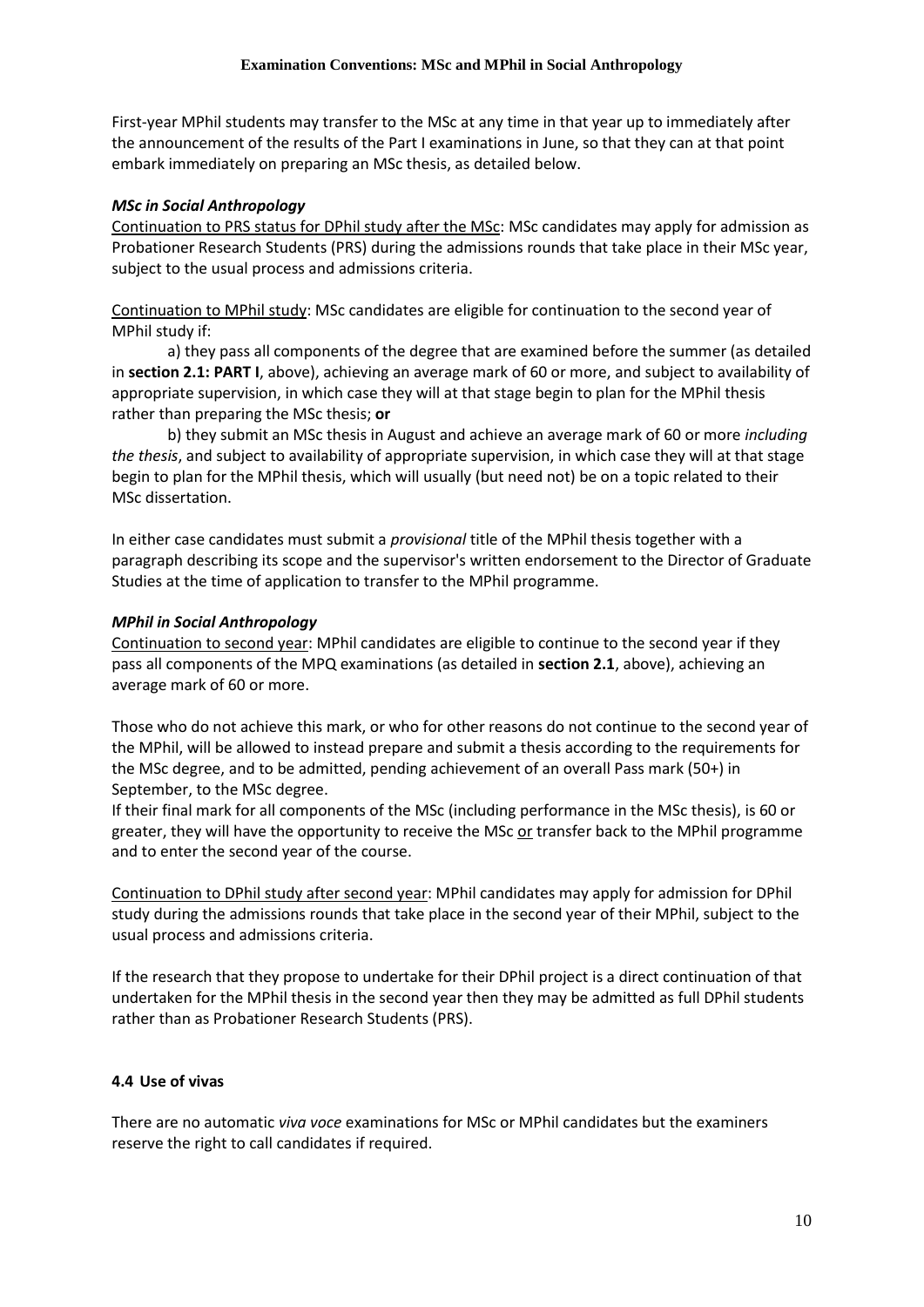*Viva voce* examinations may be used by the examiners in cases where candidates fall on the borderline of Distinction/Pass, Distinction/Merit, or Pass/Fail classifications as a means of resolving any ambiguities in the examined work (in the case of MPhil candidates only the work submitted in the second year) that may lead to greater credit being given to a candidate than is possible on the basis of the examined work alone. Marks will not be reduced as a consequence of performance in a *viva voce* examination; they can only remain as they are or be raised.

If held, *viva voce* examinations normally occur in the third week of June (MPhil) or the last week of September (MSc). Candidates will be notified as far ahead of these dates as possible if they are to be called.

#### **5 RESITS**

#### **5.1 Following formal withdrawal from an examination**

Where a candidate has been granted prior or retrospective permission from the Proctors to be *withdrawn* from an assessment unit (a sat examination or examination of submitted work) they are entitled to be examined on that assessment unit at a later date, which will constitute their *first attempt* and will be marked accordingly, without a mark cap imposed.

All timed-essays and examined submitted work (including the dissertation) this attempt takes the form of submission of the work in question before the end of the same academic year or at the equivalent time in the year following that in which it was originally due to be submitted.

Marks for any element that has been successfully completed will be carried forward. Any subsequent award of the degree on successful completion of all the assessment units may be delayed by up to three terms, i.e. until the Examination Board next meets.

#### **5.2 Following failure of an examination**

Where an assessment unit has been *failed* at the first attempt, students are entitled to one further attempt. This applies to any or all assessment units that have been failed at the first attempt.

All timed-essays and examined submitted work (including the dissertation) the second attempt takes the form of a re-submission, after revision, of the work in question, before the end of the same academic year or at the equivalent time in the year following that in which it was originally due to be submitted.

Marks for any element that has been successfully completed at the first attempt will be carried forward; it is only possible therefore for students to re-sit the failed element(s). Any subsequent award of the degree on successful completion of all the assessed components may be delayed by up to three terms, i.e. until the Examination Board next meets.

A student who achieves the required standard in the MSc by re-sitting paper(s) (including resubmitting the dissertation if required) may then proceed to PRS status, subject to the application processes and criteria outlined in **section 4.3**, above.

#### *Capping of resit marks following failure of an examination*

Note that candidates who have failed an assessment unit through poor academic performance will be deemed to have *academically failed* that assessment unit. No mark cap will be imposed on the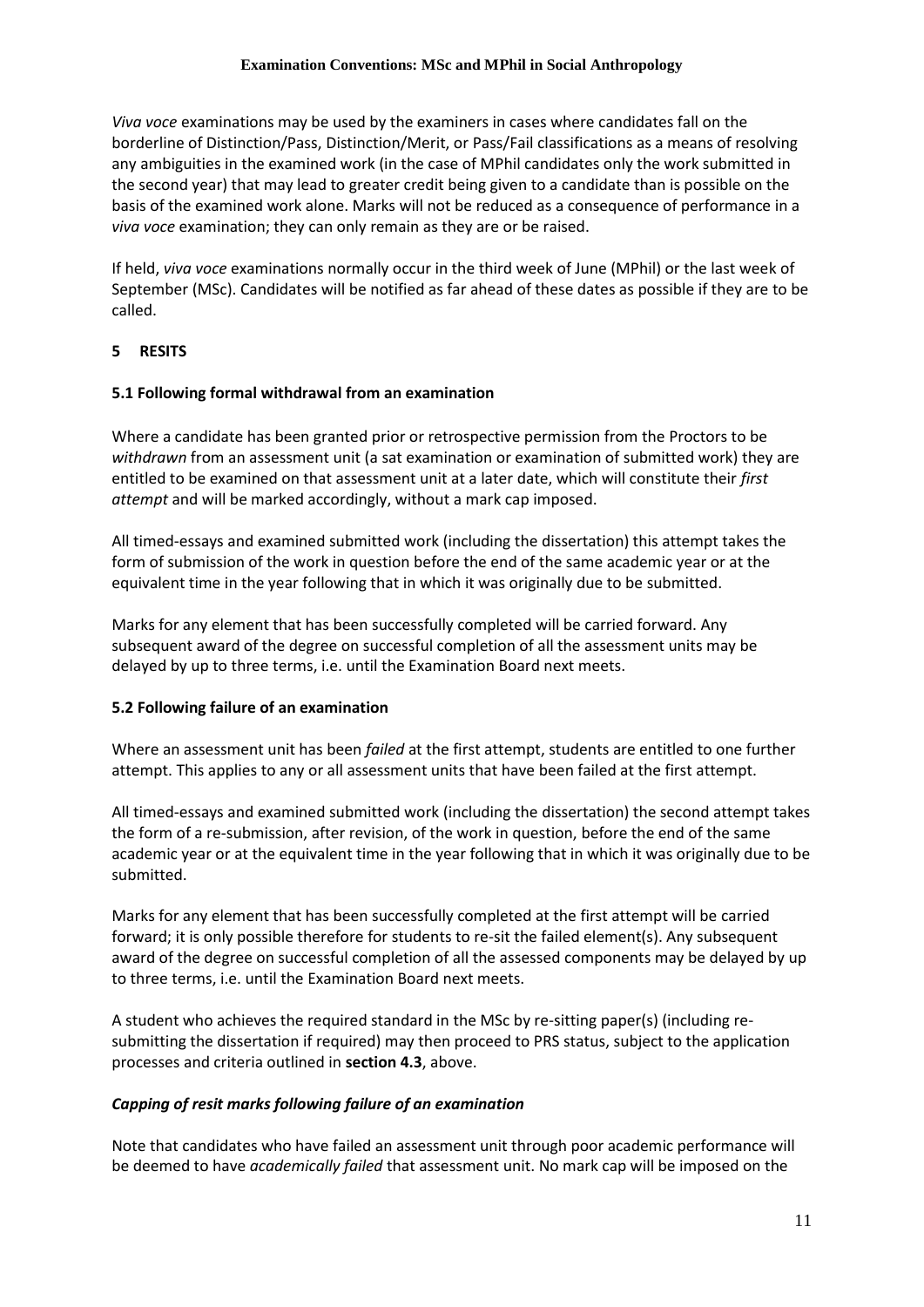examination of the second attempt, but the candidate will be debarred from receiving a Merit or Distinction overall.

Candidates who have failed to submit a piece of examined work before the expiry of the late submission period (**section 3.6**, above) *without prior or retrospective dispensation from the Proctors* will be deemed to have *technically failed* that assessment unit; they will be permitted to resubmit that assessment unit once, as described above, under which circumstances their mark for that assessment unit will be capped at a maximum of 50 and they will be debarred from receiving a Merit or Distinction for the examination overall.

# **6 CONSIDERATION OF MITIGATING CIRCUMSTANCES**

A candidate's final outcome will first be considered using the classification rules/final outcome rules as described above in section 4. The exam board will then consider any further information they have on individual circumstances.

Where a candidate or candidates have made a submission, under Part 13 of the Regulations for Conduct of University Examinations, that unforeseen circumstances may have had an impact on their performance in an examination, a subset of the board (the 'Mitigating Circumstances Panel') will meet to discuss the individual applications and band the seriousness of each application on a scale of 1-3 with 1 indicating minor impact, 2 indicating moderate impact, and 3 indicating very serious impact. The Panel will evaluate, on the basis of the information provided to it, the relevance of the circumstances to examinations and assessment, and the strength of the evidence provided in support. Examiners will also note whether all or a subset of papers were affected, being aware that it is possible for circumstances to have different levels of impact on different papers. The banding information will be used at the final board of examiners meeting to decide whether and how to adjust a candidate's results. Further information on the procedure is provided in the Examinations and Assessment Framework, Annex E and information for students is provided at [https://www.ox.ac.uk/students/academic/exams/problems-completing-your-assessment.](https://www.ox.ac.uk/students/academic/exams/problems-completing-your-assessment)

Candidates who have indicated they wish to be considered for a Declared to have Deserved Masters degree will first be considered for a classified degree, taking into account any individual mitigating circumstances. If that is not possible and they meet the Declared to have Deserved Masters eligibility criteria, they will be awarded a Declared to have Deserved Masters degree.

## **7 DETAILS OF EXAMINERS AND RULES ON COMMUNICATING WITH EXAMINERS**

The Examiners for the Social Anthropology degrees are Dr Ina Zharkevich and Prof. Inge Daniels.

The External Examiner for the Social Anthropology degrees is Dr Anne-Meike Fechter, University of Sussex.

Questions pertaining to examination procedure should be addressed to the Examiner or Chair of Examiners. For the academic year 2021-22, the Chair of Examiners is Prof. Inge Daniels.

Candidates are not under any circumstances permitted to seek to make contact with individual internal or external examiners during or after the examination process regarding specifics of the examination of their own or others' work.

Candidates who are unhappy with an aspect of their assessment may make a complaint or appeal to the Proctors via their college.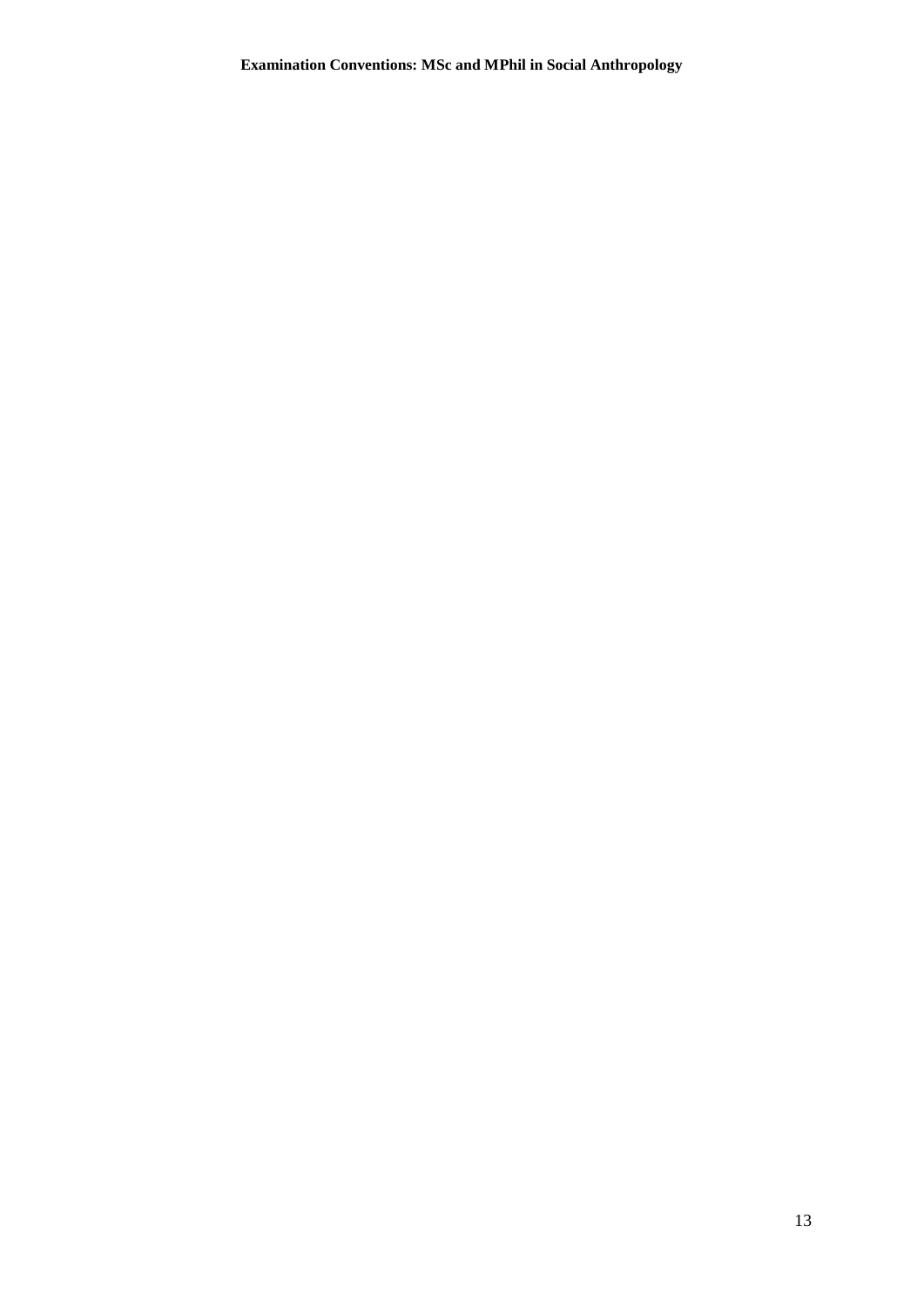# **APPENDIX**

# **1:** *Marking Criteria for Timed-Essays*

| <b>Descriptor</b>  | Mark<br>Range               | Core Criteria                                                                                                                                                                                                                                                                                                                                                                                                                                                                                                                                                                                                                                     | <b>Ancillary Observations</b>                                                                                                                                                                                                                                                                                                                                                                          |
|--------------------|-----------------------------|---------------------------------------------------------------------------------------------------------------------------------------------------------------------------------------------------------------------------------------------------------------------------------------------------------------------------------------------------------------------------------------------------------------------------------------------------------------------------------------------------------------------------------------------------------------------------------------------------------------------------------------------------|--------------------------------------------------------------------------------------------------------------------------------------------------------------------------------------------------------------------------------------------------------------------------------------------------------------------------------------------------------------------------------------------------------|
| <b>Distinction</b> | 80-100                      | An exemplary answer<br>Features comprehensive, excellent, well-<br>documented knowledge of relevant material, going<br>well beyond core literature<br>The answer is scholarly, with outstanding synthesis<br>and sustained high level of critical analysis of<br>evidence and major issues<br>Features originality of approach and/or discussion<br>The answer is meticulously organised and<br>presented<br>An excellent answer<br>Features close engagement with the question                                                                                                                                                                   | The answer may, in principle, be of publishable<br>standard<br>The answer may feature a wealth of relevant<br>information showing excellent knowledge and<br>understanding<br>The answer may be highly sophisticated or incisive<br>It may show new and worthwhile ways of considering<br>the material<br>The answer may feature a wealth of relevant<br>information showing excellent knowledge and   |
|                    | 70-79                       | Demonstrates excellent understanding of an<br>extensive range of relevant material, going beyond<br>core literature<br>Demonstrates thorough knowledge of current<br>major issues in the field<br>Features excellent synthesis, analysis and critique<br>of relevant evidence and theories<br>Arguments are well-structured, clearly and<br>persuasively made<br>Features originality of approach and/or discussion                                                                                                                                                                                                                               | understanding and/or successfully situates the<br>question within its wider theoretical, historical or<br>ethnographic context<br>The answer may be highly sophisticated or incisive<br>It may show new and worthwhile ways of considering<br>the material<br>Ethnographic cases are compared and contrasted in a<br>cumulative manner, making them clearly relevant for<br>the answer of the question |
| Pass               | 65-69<br>Pass with<br>Merit | A very good answer<br>Features competent and accurate reproduction of<br>received ideas and good, broad-based engagement<br>with and understanding of the core relevant<br>material; ethnographic cases are used<br>comparatively<br>The answer is regularly sophisticated in analysis,<br>with impressive display of relevant knowledge and<br>originality<br>The answer is clearly organised, argued and well-<br>illustrated                                                                                                                                                                                                                   | The answer may have Distinction qualities in places,<br>but less consistently so, and may be less<br>comprehensive or sophisticated in critique                                                                                                                                                                                                                                                        |
|                    | 60-64<br><b>High Pass</b>   | A consistently competent answer<br>Features competent and accurate reproduction of<br>received ideas and good, broad-based engagement<br>with and understanding of the core relevant<br>material; ethnographic cases are used<br>comparatively<br>The answer is sometimes sophisticated in analysis,<br>and displays relevant knowledge and some<br>originality<br>It is possible there are some minor errors of fact or<br>omissions of relevant material                                                                                                                                                                                        | Ideas, critical comment or methodology may in places<br>be under-developed or over-simplified; arguments<br>may be less sophisticated and coherent than is the<br>case in the Pass with Merit mark range<br>The work may otherwise be of Pass quality but show<br>some Distinction-level inspiration                                                                                                   |
|                    | 50-59<br>Pass               | An answer which is competent in places or in some<br>respects but weak in others.<br>Positive<br>The answer exhibits some knowledge and<br>understanding of the chosen topic and the relevant<br>evidence and ideas<br>The answer draws on some relevant material<br>Negative<br>Some important information and references are<br>lacking<br>The answer displays weaknesses of understanding<br>and superficiality<br>Some arguments are lacking in focus, development<br>or coherence<br>The answer may feature some significant factual<br>errors<br>There may be considerable proportion that is<br>irrelevant or doesn't address the question | The answer may have High Pass quality in places but<br>be too short, rushed, unfinished, badly organised or<br>may not adequately address the question<br>To be awarded marks in this band the answer must<br>feature the positive traits identified (left); placement<br>within this mark band depends upon the extent to<br>which the positive traits are undermined by the<br>negative traits       |
| Fail               | 40-49                       | Positive<br>The answer exhibits only rudimentary knowledge<br>and analysis of relevant material                                                                                                                                                                                                                                                                                                                                                                                                                                                                                                                                                   | The candidate may have missed the point of the<br>question<br>The answer may be unduly brief                                                                                                                                                                                                                                                                                                           |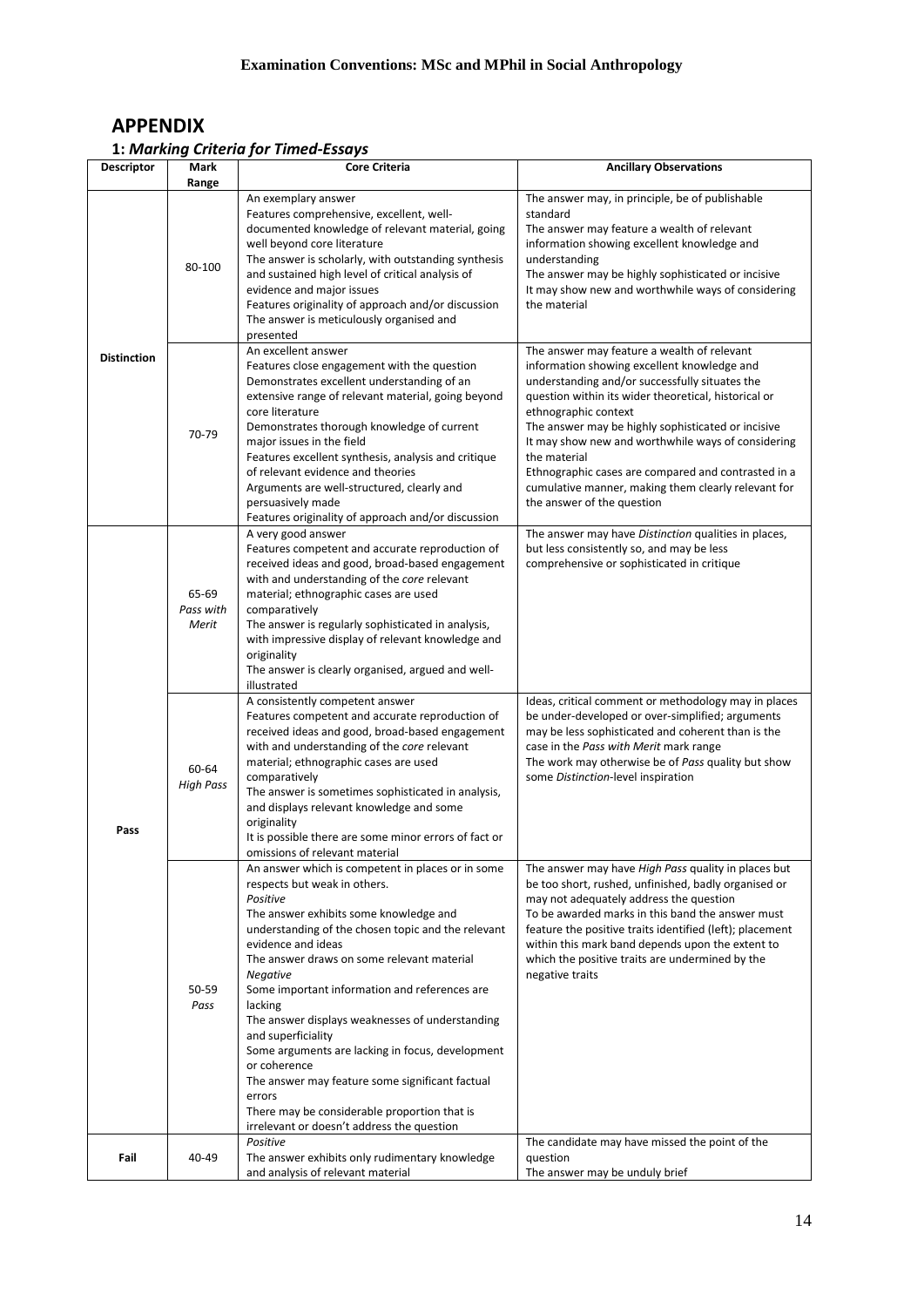# **Examination Conventions: MSc and MPhil in Social Anthropology**

|          | There is evidence of some basic understanding<br><b>Negative</b><br>There is little evidence of awareness of essential<br>literature, evidence or arguments<br>Material is inadequately discussed, misrepresented<br>or misunderstood<br>There are significant factual errors and/or<br>incoherent arguments | The candidate may have failed to adhere to the rubric<br>(e.g. by answering well but on material explicitly<br>excluded)<br>An otherwise competent candidate who has fallen<br>seriously short of time may fall into upper end of this<br>category |
|----------|--------------------------------------------------------------------------------------------------------------------------------------------------------------------------------------------------------------------------------------------------------------------------------------------------------------|----------------------------------------------------------------------------------------------------------------------------------------------------------------------------------------------------------------------------------------------------|
|          | The answer is poorly organised                                                                                                                                                                                                                                                                               |                                                                                                                                                                                                                                                    |
| $1 - 39$ | There is some attempt at the exercise, but it is<br>seriously lacking in planning, content and<br>presentation<br>The answer may show a modicum of relevant<br>elementary knowledge but be largely irrelevant,<br>superficial and incoherent with significant<br>misunderstanding and errors                 | Marks at the top end of this scale may include<br>superficial knowledge of some relevant points<br>Marks at the bottom end of this scale include virtually<br>nothing, or nothing of relevance in the answer                                       |
|          | Work not submitted.                                                                                                                                                                                                                                                                                          |                                                                                                                                                                                                                                                    |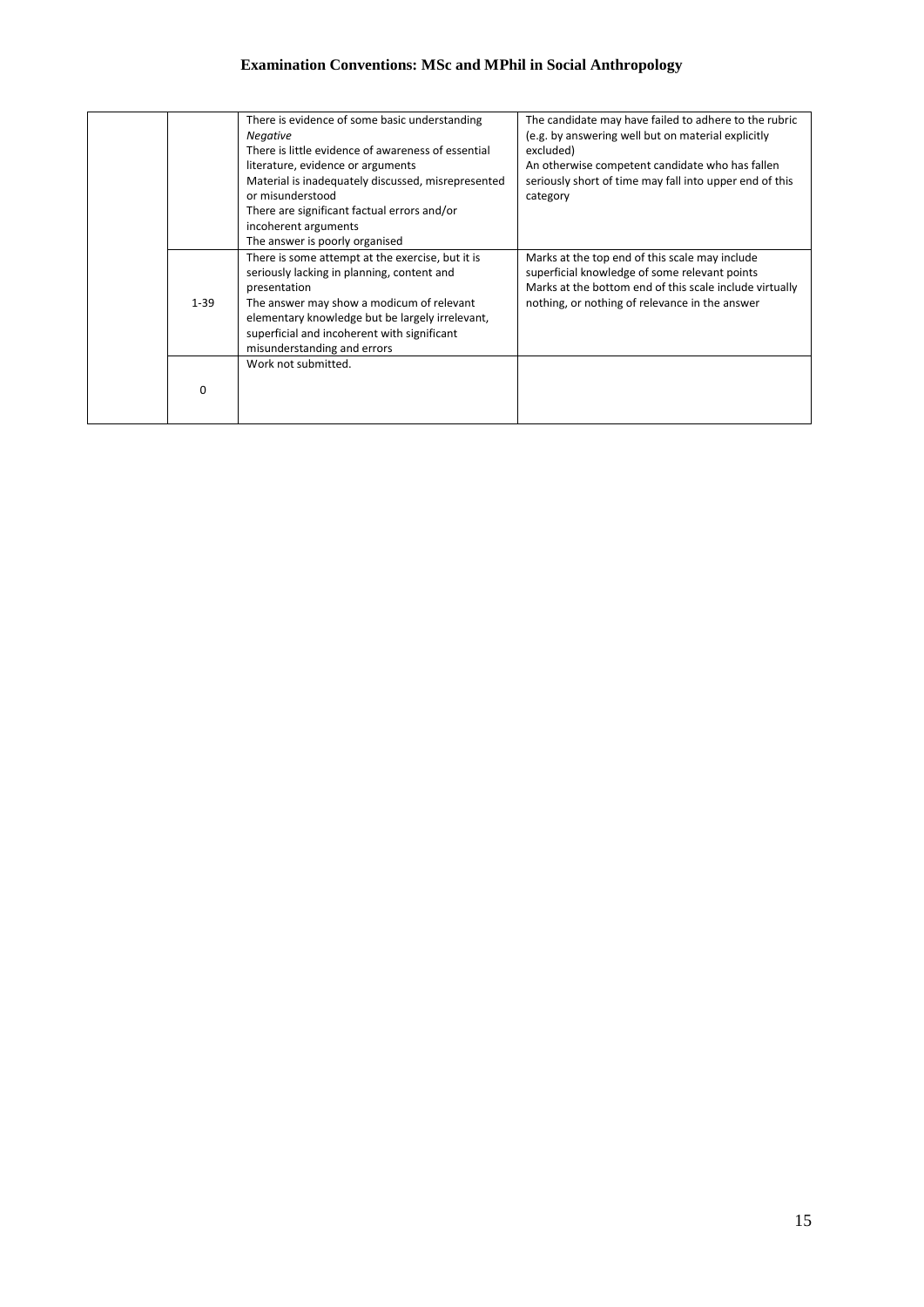**2:** *Marking Criteria for Submitted Essays*

| Descriptor         | Mark<br>Range               | <b>Core Criteria</b>                                                                                                                                                                                                                                                                                                                                                                                                                                                                                                                                                                                                                                    | <b>Ancillary Observations</b>                                                                                                                                                                                                                                                                                                                                                                                                                                                                                                                                                                                                                           |
|--------------------|-----------------------------|---------------------------------------------------------------------------------------------------------------------------------------------------------------------------------------------------------------------------------------------------------------------------------------------------------------------------------------------------------------------------------------------------------------------------------------------------------------------------------------------------------------------------------------------------------------------------------------------------------------------------------------------------------|---------------------------------------------------------------------------------------------------------------------------------------------------------------------------------------------------------------------------------------------------------------------------------------------------------------------------------------------------------------------------------------------------------------------------------------------------------------------------------------------------------------------------------------------------------------------------------------------------------------------------------------------------------|
| <b>Distinction</b> | 80-100                      | An exemplary piece of work<br>Features comprehensive, excellent, well-<br>documented knowledge of relevant material, going<br>well beyond core literature<br>The work is scholarly, with outstanding synthesis<br>and sustained high level of critical analysis of<br>evidence and major issues<br>Features originality of approach and/or discussion<br>The work is meticulously organised and presented                                                                                                                                                                                                                                               | The work may feature a wealth of relevant<br>information showing excellent knowledge and<br>understanding<br>The work may be highly sophisticated or incisive<br>It may show new and worthwhile ways of considering<br>the material<br>The work may feature especially creative use of<br>ethnographic material and be especially attentive to<br>subtleties of ethnographic comparison                                                                                                                                                                                                                                                                 |
|                    | 70-79                       | An excellent piece of work<br>Features close engagement with the question<br>Demonstrates excellent understanding of an<br>extensive range of relevant material, going beyond<br>core literature<br>Demonstrates thorough knowledge of current<br>major issues in the field<br>Features excellent synthesis, analysis and critique<br>of relevant evidence and theories<br>Arguments are well-structured, clearly and<br>persuasively made<br>Features originality of approach and/or discussion                                                                                                                                                        | The work may feature a wealth of relevant<br>information showing excellent knowledge and<br>understanding and/or successfully situate the essay<br>topic within its wider theoretical, historical or<br>ethnographic context<br>The work may be highly sophisticated or incisive<br>Ethnographic cases are compared and contrasted in a<br>cumulative manner with clear focus on the essay<br>question<br>The work may show new and worthwhile ways of<br>considering the ethnographic material, especially in<br>the way different cases are woven together, or in the<br>in-depth and creative analyses of some particularly<br>relevant case studies |
| Pass               | 65-69<br>Pass with<br>Merit | A very good piece of work<br>Features competent and accurate reproduction of<br>received ideas and good, broad-based engagement<br>with and understanding of the core relevant<br>material; ethnographic cases are used<br>comparatively<br>The work is regularly sophisticated in analysis, with<br>impressive display of relevant knowledge and<br>originality<br>The work is clearly organised, argued and well-<br>illustrated                                                                                                                                                                                                                      | The work is very good and may have Distinction<br>qualities in places, but less consistently so, and may be<br>less comprehensive or sophisticated in critique<br>The work makes good use of ethnographic evidence<br>and the essay is well-illustrated with appropriate<br>material that adds to the arguments in effective ways                                                                                                                                                                                                                                                                                                                       |
|                    | 60-64<br><b>High Pass</b>   | A consistently competent piece of work<br>Features competent and accurate reproduction of<br>received ideas and good, broad-based engagement<br>with and understanding of the core relevant<br>material; ethnographic cases are used<br>comparatively<br>The work is sometimes sophisticated in analysis,<br>and displays relevant knowledge and some<br>originality<br>It is possible there are some minor errors of fact or<br>omissions of relevant material                                                                                                                                                                                         | Ideas, critical comment or methodology may in places<br>be under-developed or over-simplified; arguments<br>may be less sophisticated and coherent than is the<br>case in the Pass with Merit mark range<br>Ethnographic cases and examples are present but may<br>be few in number or not always appropriate or not<br>developed in ways directly relevant to the essay<br>question<br>The work may otherwise be of Pass quality but show<br>some Distinction-level inspiration                                                                                                                                                                        |
|                    | 50-59<br>Pass               | A piece of work which is competent in places or in<br>some respects but weak in others<br>Positive<br>The work exhibits some knowledge and<br>understanding of the chosen topic and the relevant<br>evidence and ideas<br>The work is competent and broadly relevant<br><b>Negative</b><br>Some important information and references are<br>lacking<br>The work displays weaknesses of understanding<br>and superficiality<br>Some arguments are lacking in focus, development<br>or coherence<br>The work may feature some significant factual<br>errors<br>There may be considerable proportion that is<br>irrelevant or doesn't address the question | The work may have High Pass quality in places but be<br>too short, rushed, unfinished, badly organised or may<br>not adequately address the question<br>May include insufficient ethnographic examples to<br>support the argument<br>To be awarded marks in this band the work must<br>feature the positive traits identified (left); placement<br>within this mark band depends upon the extent to<br>which the positive traits are undermined by the<br>negative traits                                                                                                                                                                               |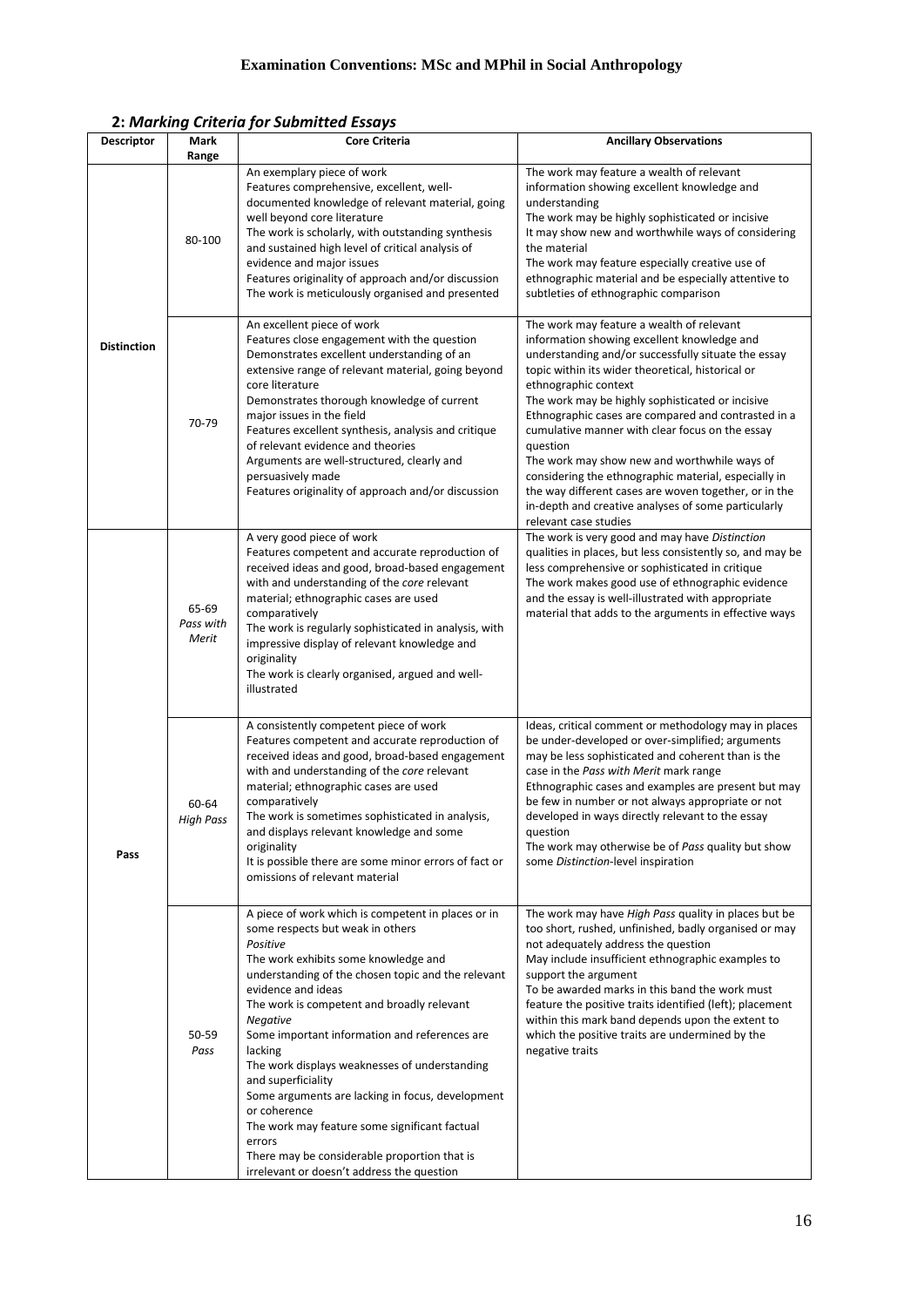# **Examination Conventions: MSc and MPhil in Social Anthropology**

| Fail | $40 - 49$ | Positive<br>The work exhibits only rudimentary knowledge and<br>analysis of relevant material<br>There is evidence of some basic understanding<br><b>Negative</b><br>There is little evidence of awareness of essential<br>literature, evidence or arguments<br>Material is inadequately discussed, misrepresented<br>or misunderstood<br>There are significant factual errors and/or<br>incoherent arguments<br>The work is poorly organised | The candidate may have interpreted the question in<br>an unconvincing way with little or no reference to key<br>terms in the question<br>The work may be unduly brief<br>The work may include few or no relevant ethnographic<br>examples<br>The candidate may have failed to adhere to the rubric<br>(e.g. by writing well but on material explicitly<br>excluded)<br>An otherwise competent candidate who has fallen<br>seriously short of time may fall into upper end of this<br>category |
|------|-----------|-----------------------------------------------------------------------------------------------------------------------------------------------------------------------------------------------------------------------------------------------------------------------------------------------------------------------------------------------------------------------------------------------------------------------------------------------|-----------------------------------------------------------------------------------------------------------------------------------------------------------------------------------------------------------------------------------------------------------------------------------------------------------------------------------------------------------------------------------------------------------------------------------------------------------------------------------------------|
|      | $1 - 39$  | There is some attempt at the exercise, but it is<br>seriously lacking in planning, content and<br>presentation<br>The work may show a modicum of relevant<br>elementary knowledge but be largely irrelevant,<br>superficial and incoherent with significant<br>misunderstanding and errors<br>Work not submitted.                                                                                                                             | Marks at the top end of this scale may include<br>superficial knowledge of some relevant points<br>Marks at the bottom end of this scale include virtually<br>nothing, or nothing of relevance in the answer.                                                                                                                                                                                                                                                                                 |
|      | $\Omega$  |                                                                                                                                                                                                                                                                                                                                                                                                                                               |                                                                                                                                                                                                                                                                                                                                                                                                                                                                                               |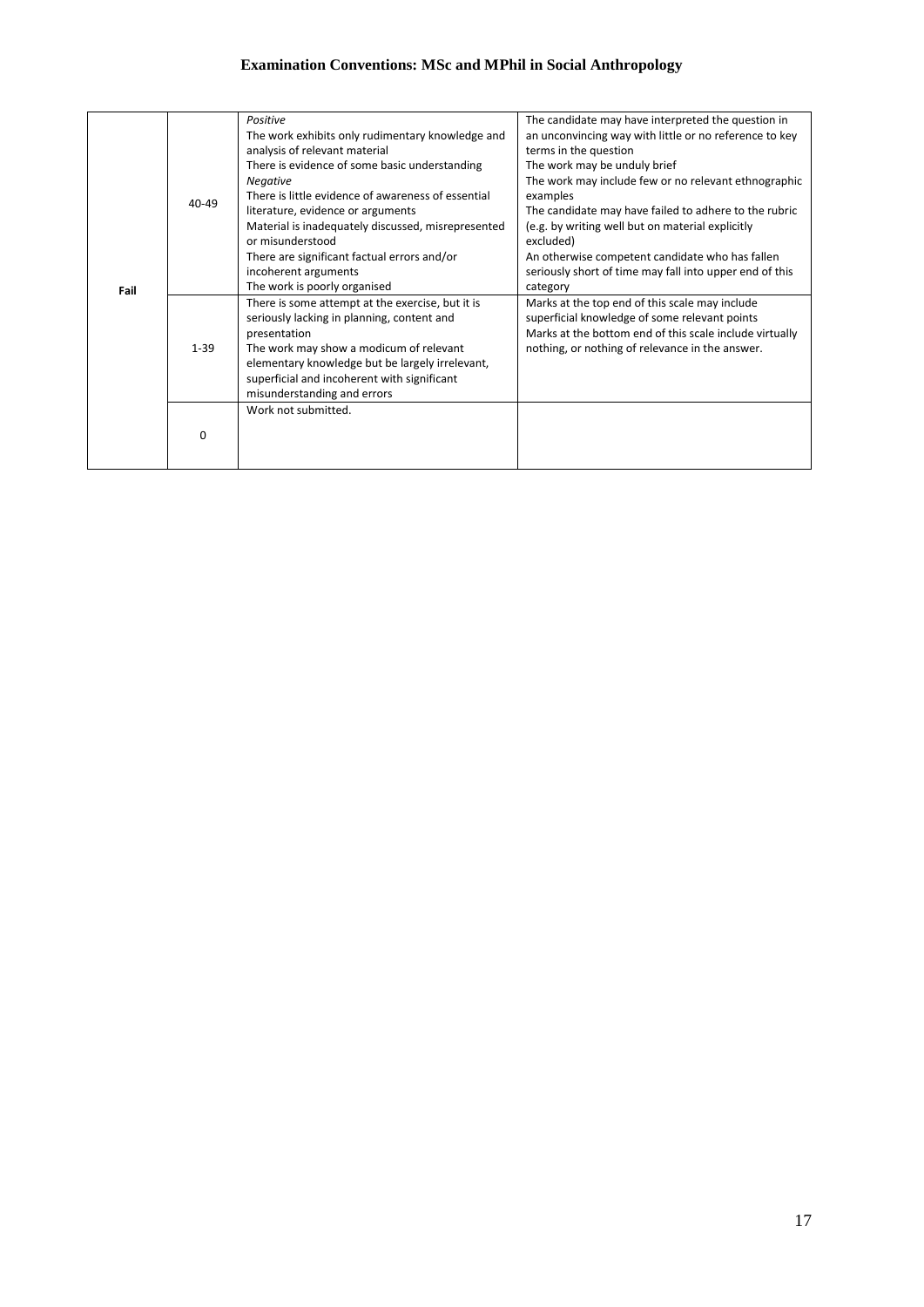# **3:** *Marking criteria for MSc Dissertations and MPhil Theses*

The same marking criteria are used for MSc dissertations and MPhil theses, but are applied taking into account the differences in length and compass expected of the projects.

|                    |                             | into account the unierences in ierigur and compass expected or the projects.                                                                                                                                                                                                                                                                                                                                                                                                                                                                       |                                                                                                                                                                                                                                                                                                                                                                                                                                                                                                                                                                                                                                                                                 |
|--------------------|-----------------------------|----------------------------------------------------------------------------------------------------------------------------------------------------------------------------------------------------------------------------------------------------------------------------------------------------------------------------------------------------------------------------------------------------------------------------------------------------------------------------------------------------------------------------------------------------|---------------------------------------------------------------------------------------------------------------------------------------------------------------------------------------------------------------------------------------------------------------------------------------------------------------------------------------------------------------------------------------------------------------------------------------------------------------------------------------------------------------------------------------------------------------------------------------------------------------------------------------------------------------------------------|
| <b>Descriptor</b>  | Mark<br>Range               | <b>Core Criteria</b>                                                                                                                                                                                                                                                                                                                                                                                                                                                                                                                               | <b>Ancillary Observations</b>                                                                                                                                                                                                                                                                                                                                                                                                                                                                                                                                                                                                                                                   |
|                    | 80-100                      | A publishable piece of work<br>Features comprehensive, excellent, well-<br>documented knowledge of relevant material, going<br>well beyond core literature<br>The work is scholarly, with outstanding synthesis<br>and sustained high level of critical analysis of<br>evidence and major issues<br>Features originality of approach and/or discussion<br>The work is meticulously organised and presented<br>to the highest scholarly standards                                                                                                   | The work may feature a wealth of relevant<br>information showing excellent knowledge and<br>understanding<br>The work may be highly sophisticated or incisive<br>It may show new and worthwhile ways of considering<br>the material<br>The work may feature especially creative use of<br>ethnographic material and be especially attentive to<br>subtleties of ethnographic comparison                                                                                                                                                                                                                                                                                         |
| <b>Distinction</b> | 70-79                       | An excellent, potentially publishable piece of work<br>Presents and addresses a clearly stated research<br>objective<br>Demonstrates excellent understanding of an<br>extensive range of relevant material, going beyond<br>core literature<br>Demonstrates thorough knowledge of current<br>major issues in the field<br>Features excellent synthesis, analysis and critique<br>of relevant evidence and theories<br>Thesis argument is well-structured, clearly and<br>persuasively made<br>Features originality of approach and/or discussion   | The work may feature a wealth of relevant<br>information showing excellent knowledge and<br>understanding and/or successfully situates the<br>question within its wider theoretical, historical or<br>ethnographic context<br>The work may be highly sophisticated or incisive<br>Ethnographic cases are compared and contrasted in a<br>cumulative manner while maintaining a clear focus on<br>the overall research question<br>The work may show new and worthwhile ways of<br>considering the ethnographic material, especially in<br>the way different cases are woven together, or in the<br>in-depth and creative analyses of some particularly<br>relevant case studies |
|                    | 65-69<br>Pass with<br>Merit | A very good piece of work<br>Features competent and accurate reproduction of<br>received ideas and good, broad-based engagement<br>with and understanding of the core relevant<br>material; ethnographic cases are used<br>comparatively<br>The work is regularly sophisticated in analysis, with<br>impressive display of relevant knowledge and<br>originality<br>The work is clearly organised, argued and well-<br>illustrated                                                                                                                 | The work is very good and may have Distinction<br>qualities in places, but less consistently so, and may be<br>less comprehensive or sophisticated in critique<br>The work makes good use of ethnographic evidence<br>and the essay is well-illustrated with appropriate<br>material that adds to the arguments in effective ways                                                                                                                                                                                                                                                                                                                                               |
| Pass               | 60-64<br><b>High Pass</b>   | A consistently competent piece of work<br>Features competent and accurate reproduction of<br>received ideas and good, broad-based engagement<br>with and understanding of the core relevant<br>material; ethnographic cases are used<br>comparatively<br>The work is sometimes sophisticated in analysis,<br>and displays relevant knowledge and some<br>originality<br>It is possible there are some minor errors of fact or<br>omissions of relevant material                                                                                    | Ideas, critical comment or methodology may be<br>under-developed or over-simplified in places;<br>arguments may be less sophisticated and coherent<br>than is the case in the Pass with Merit mark range<br>Ethnographic cases and examples are present but may<br>be few in number or not always appropriate or not<br>developed in ways directly relevant to the essay<br>question<br>The research objective may be unclear or unoriginal.<br>The work may otherwise be of Pass quality but show<br>some Distinction-level inspiration                                                                                                                                        |
|                    | 50-59<br>Pass               | A piece of work which is competent in places or in<br>some respects but weak in others<br>Positive<br>The work exhibits some knowledge and<br>understanding of the chosen topic and the relevant<br>evidence and ideas<br>The work is competent and broadly relevant<br>Negative<br>Some important information and references are<br>lacking<br>The work displays weaknesses of understanding<br>and superficiality<br>Some arguments are lacking in focus, development<br>or coherence<br>The work may feature some significant factual<br>errors | The work may have High Pass quality in places but be<br>too short, rushed, unfinished, badly organised or may<br>not adequately address the question<br>May include insufficient ethnographic examples to<br>support the argument<br>To be awarded marks in this band the work must<br>feature the positive traits identified (left); placement<br>within this mark band depends upon the extent to<br>which the positive traits are undermined by the<br>negative traits                                                                                                                                                                                                       |